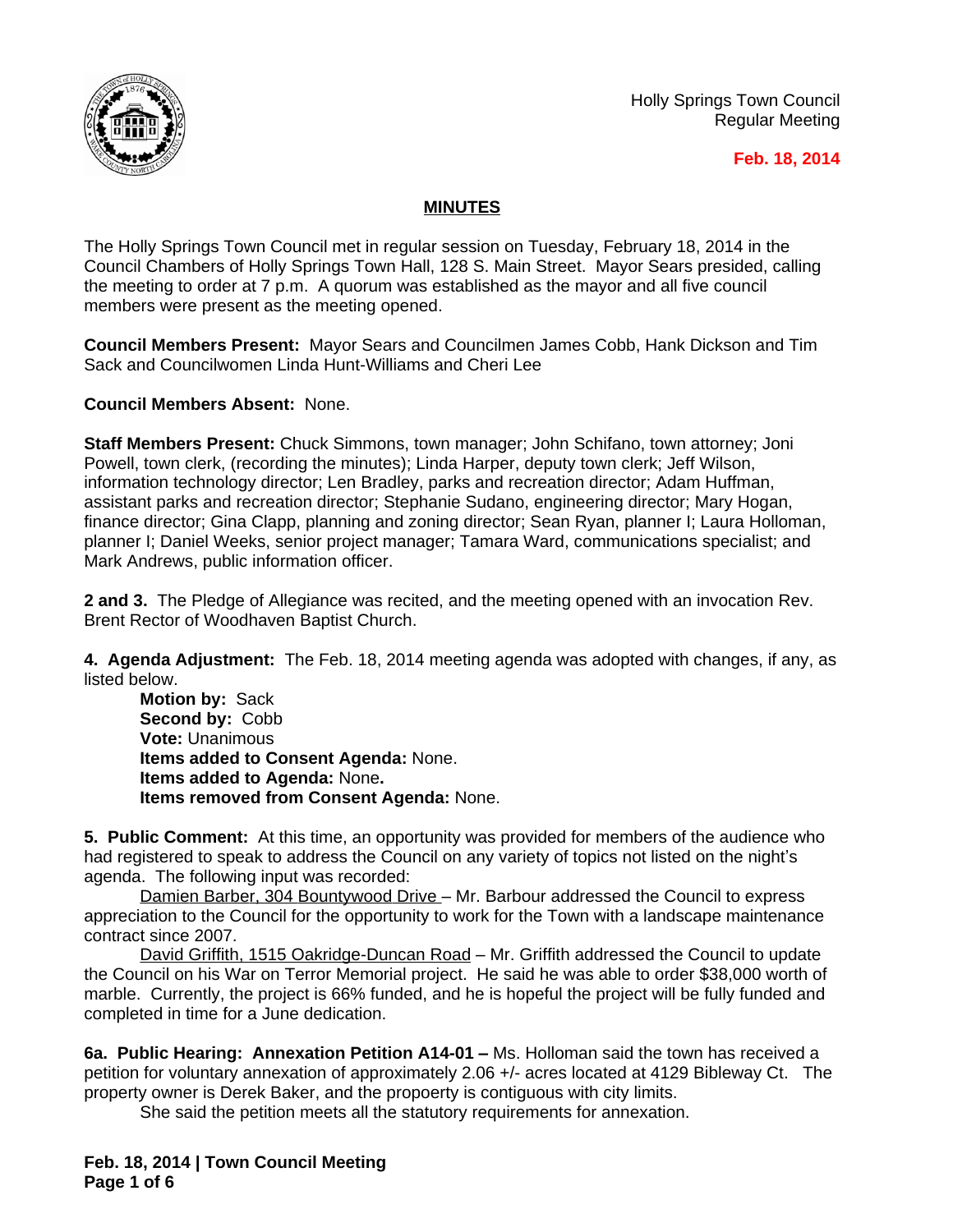With that explanation completed, Mayor Sears opened the public hearing. The following comments were recorded: None.

There being no comments, the public hearing was closed.

**Action:** The Council approved a motion to adopt Annexation Ordinance A14-01 annexing 2.06 -/+ acres owned by Derek Baker, and more particularly described as Wake County PIN: 0669- 35-8767, into the corporate limits of the Town of Holly Springs.

**Motion By:** Dickson **Second By:** Sack **Vote:** Unanimous. *A copy of Annexation Ordinance 14-01 is attached to these minutes.*

**6b. Public Hearing: Annexation Petition A14-02 – Ms. Holloman said the town has received a** petition for voluntary annexation of approximately 2.12 +/- acres located at 4133 Bibleway Ct. The property owners are Mike and Patricia Johnson, and the propoerty is contiguous with city limits.

She said the petition meets all the statutory requirements for annexation.

With that explanation completed, Mayor Sears opened the public hearing. The following comments were recorded: None.

There being no comments, the public hearing was closed.

**Action:** The Council approved a motion to adopt Annexation Ordinance A14-02 annexing 2.12 -/+ acres owned by Mike and Patricia Johnson, and more particularly described as Wake County PIN: 0669-35-8693, into the corporate limits of the Town of Holly Springs.

**Motion By:** Cobb **Second By:** Sack **Vote:** Unanimous. *A copy of Annexation Ordinance 14-02 is attached to these minutes.*

**6c. Public Hearing: Rezoning Petition 14-REZ-02 -** Mr. Ryan said the Town has received a request to rezone two parcels of land totaling approximately 0.52 acres from R-15: Residential to R-8: Residential. The properties are situated along W. Holly Springs Road, southwest of the intersection with Blalock Street. The subject properties have been zoned R-15 for many years and predate the adoption of the current Unified Development Ordinance in 2002. These properties remained zoned as R-15 after the UDO was adopted even though many of the existing lot sizes did not conform to the R-15 minimum lot standards.

He said the properties are located within the Village District, and the R-8: Residential request is consistent with the Village District Area Plan.

He said the Planning Board recommended approval.

With that explanation completed, Mayor Sears opened the public hearing. The following comments were recorded: None.

There being no comments, the public hearing was closed.

**Action #1:** The Council approved a motion to accept the following statements as being true: "*The requested zone map change from R-15 to R-8 is consistent with the Vision of Holly Springs Comprehensive Plan since the Village District Area Plan encourages the development of residential uses and indicates these properties as Residential on the Future Land Use Map. The R-8: Residential District will provide for residential uses in the Village District and will expand upon the already built environment of the Village Core."*

**Motion By:** Williams **Second By:** Cobb **Vote:** Unanimous.

**Action #2:** The Council approved a motion to adopt Ordinance 14-REZ-02 to approve Zone Map Change Petition #14-REZ-02 to change the zoning of 0.52 acres of Wake County PIN #'s 0649831215 & 0649831108 from R-15: Residential to R-8: Residential as submitted by Benton

**Feb. 18, 2014 | Town Council Meeting Page 2 of 6**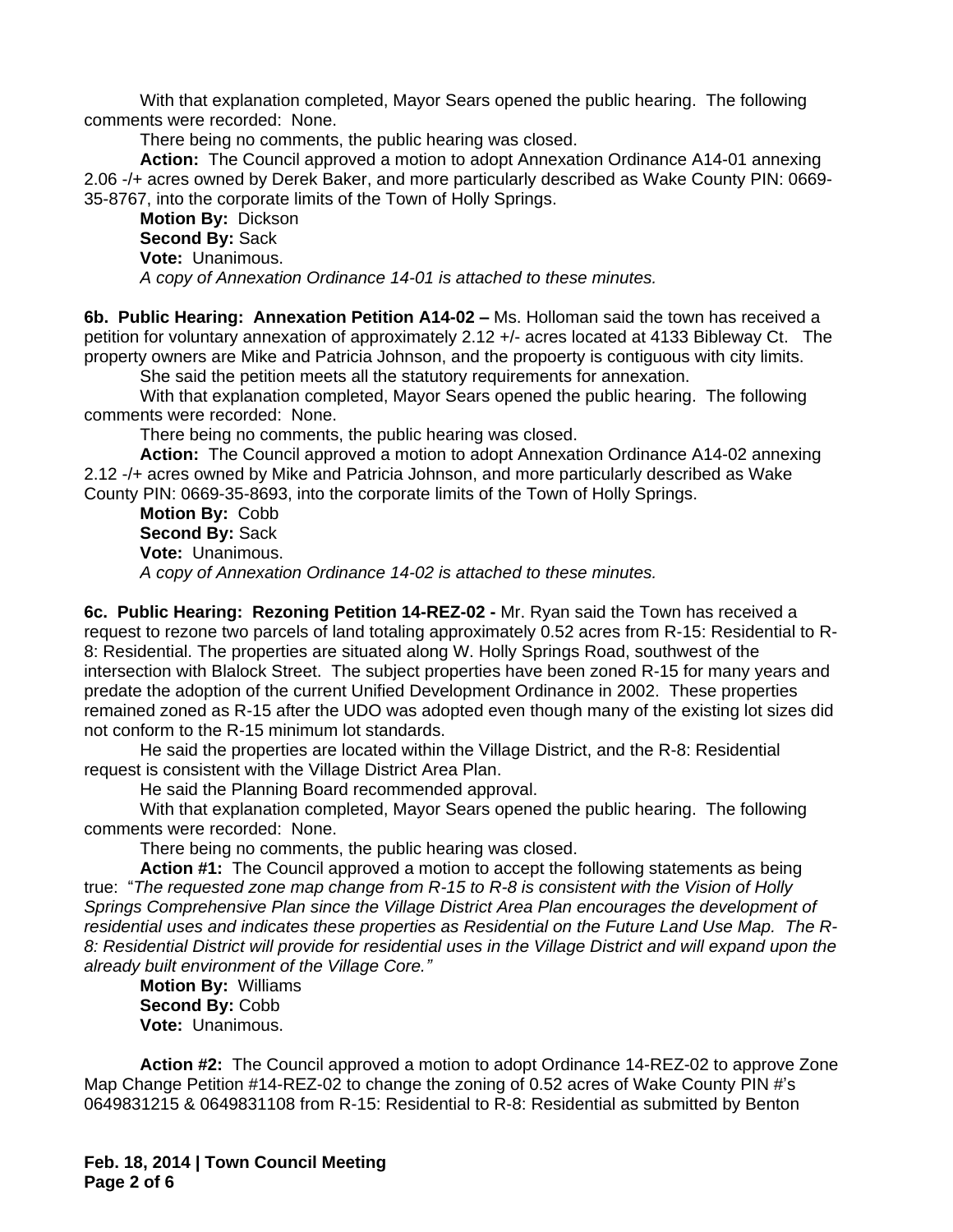Dewar & Associates. **Motion By:** Williams **Second By:** Cobb **Vote:** Unanimous. *A copy of Rezoning Ordinance 14-REZ-02 is attached to these minutes.*

**6d. Public Hearing: Rezoning Petition 14-REZ-03 – Ms. Holloman said the Town has received a** request for a zone map change for properties located along Bibleway, directly adjacent to the Wescott subdivision. The applicant is requesting to rezone the property from R-30: Residential to R-10: Residential. The parcels are vacant and total approximately 4.11 acres.

She said the Planning Board recommends approval.

With that explanation completed, Mayor Sears opened the public hearing. The following comments were recorded:

Danita and Donald McNeill, 4121 Bibleway Ct. – The McNeils said they had issues with speeders on Bibleway Ct. They feel the zoning change to a higher density will result in more cars, more traffic and more speeders. They said they aren't against growth and progress, but they wanted to express their opinions that changing the density would have a negative impact.

Thomas Alexander, 4124 Bibleway Ct. – Mr. Alexander said he feels the rezoning would result in a more crowded neighborhood.

There being no further comments, the public hearing was closed.

**Action #1:** The Council approved a motion to accept the following statements as being true: *"The requested zone map change from R-30 to R-10 is consistent with the Vision Holly Springs Comprehensive Plan since the Future Land Use Plan Map indicates this property as Residential and not located within a high density growth node. The R-10 Residential District will allow this designation to be carried out by being an appropriate density for this area."*

**Motion By:** Dickson **Second By:** Sack **Vote:** Unanimous.

**Action #2:** The Council approved a motion to adopt Ordinance 14-REZ-03 to approve Zone Map Change Petition #14-REZ-03 to change the zoning of 4.11 acres of Wake County PINs # 0669358767 and 0669358693 from R-30: Residential to R-10: Residential as submitted by Baker & Company.

**Motion By:** Cobb **Second By:** Sack **Vote:** Unanimous. *A copy of Rezoning Ordinance 14-REZ-03 is attached to these minutes.*

**7. Consent Agenda:** The Council approved a motion to approve all items on the Consent Agenda. The motion carried following a motion by Councilman Sack, a second by Councilman Cobb and a unanimous vote. The following actions were affected:

7a. Minutes – The Council approved the minutes of a regular Council meeting held Feb. 4, 2014.

7b. Budget Amendment Report – The Council received a monthly report of amendments to the FY 2013-14 budget approved by the town manager. *A copy of the budget amendment report is attached to these minutes.*

7c. Resolution 14-04 – The Council adopted Resolution 14-04 accepting a simple charitable donation of real property and giving notice of acceptance for conservation purposes. *A copy of Resolution 14-04 is attached to these minutes.*

7d. Budget Amendment, \$524,250 – The Council adopted an amendment to the FY 2013-14 budget in the amount of \$524,250 to transfer funds from the street reserves account to cover remaining sidewalk construction. *A copy of the budget amendment is attached to these minutes.*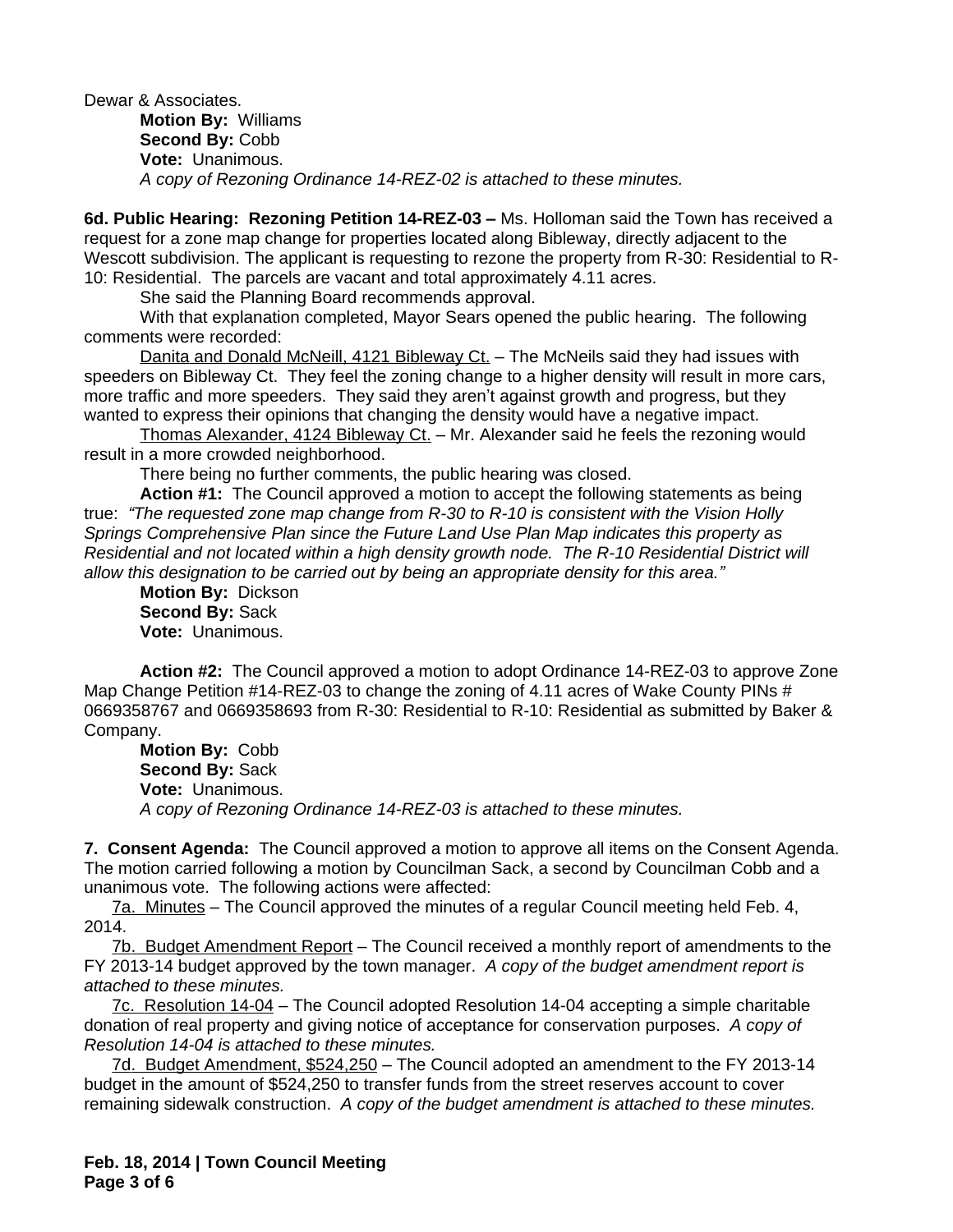7e. Resolution 14-05 – The Council adopted Resolution 14-05 approving the 2012 Local Water Supply Plan. *A copy of Resolution 14-05 is attached to these minutes.*

7f. Jordan Lake Allocation Application Process Contract - The Council approved entering a contract with CDM Smith in the amount of \$40,000 for professional services for the Jordan Lake allocation application process and adopted a budget amendment to cover the cost of the contract. *A copy of the budget amendment is attached to these minutes.*

7g. Ordinance 14-01.1 - The Council adopted Ordinance 14-01.1 adding four lots to the extraterritorial jurisdiction acceptance and zoning ordinance. *A copy of Ordinance 14-01.1 is attached to these minutes.*

7h. Budget Amendment, \$285 – The Council adopted an amendment to the FY 2013-14 budget in the amount of \$285 for reimbursement of funds from point of sale revenue to point of sale expense. *A copy of the budget amendment is attached to these minutes.*

7i. Landscaping Services Contract – The Council approved to enter into a contract with Greenscape Inc. in the amount of \$89,982 to provide landscaping services for town properties.

**8a. Utley Creek Wastewater Facility Environmental Assessment** – Ms. Sudano said the Town's Wastewater Reclamation Facility is built to treat six million gallons per day (mgd) of sanitary sewer. The WRF permit allows a discharge of 2.4 mgd into Utley Creek, expandable to 6.0 mgd once an outfall is constructed to move the discharge further down the creek. The outfall will cost in the neighborhood of \$13.5 million.

She said staff believes that there is an opportunity to eliminate the permit requirement to relocate the discharge further downstream, by providing certain information via an environmental assessment process. She presented a proposal for that work – to be undertaken in two phases.

**Action:** The Council approved a motion to enter into a contract with CH2M Hill in the amount of \$122,700 for environmental assessment amendment for the Utley Creek Wastewater facility and to adopt a budget amendment to cover the agreement.

**Motion by:** Cobb **Second by:** Sack **Vote:** Unanimous. *A copy of the budget amendment is attached to these minutes.*

**8b. Board of Adjustment Appointments –** Ms. Clapp said that last week, staff received notification from two Board of Adjustment members that they were resigning their positions on the board.

Long-time Board of Adjustment Extraterritorial Jurisdiction (ETJ) Member Steve Murray resigned from his position, effective immediately. Steve has served on the BOA since 2004 and has been the chairman for many years and will be missed, she said. His term ends this coming December.

Troy Menges, an in-town member, also resigned. His term ends next December 2015. She said the Town Council is being asked to fill the remainder of these terms.

#### **Position #1:**

## **ETJ Member: Term Ending December 31, 2014**

This position requires appointment by the Wake County Board of Commissioners. The Holly Springs Town Council may recommend names of interested individuals to the WCBOC for official appointment.

The Town Council has two options:

- 1. Move ETJ alternate Glen Walker to fill the remainder of the regular member position term and appoint a new ETJ alternate with a term ending December 31, 2016.
- 2. Appoint a new member to fill the remainder of the ETJ member position and keep Glen Walker as an alternate.

## **Position #2:**

**Feb. 18, 2014 | Town Council Meeting Page 4 of 6**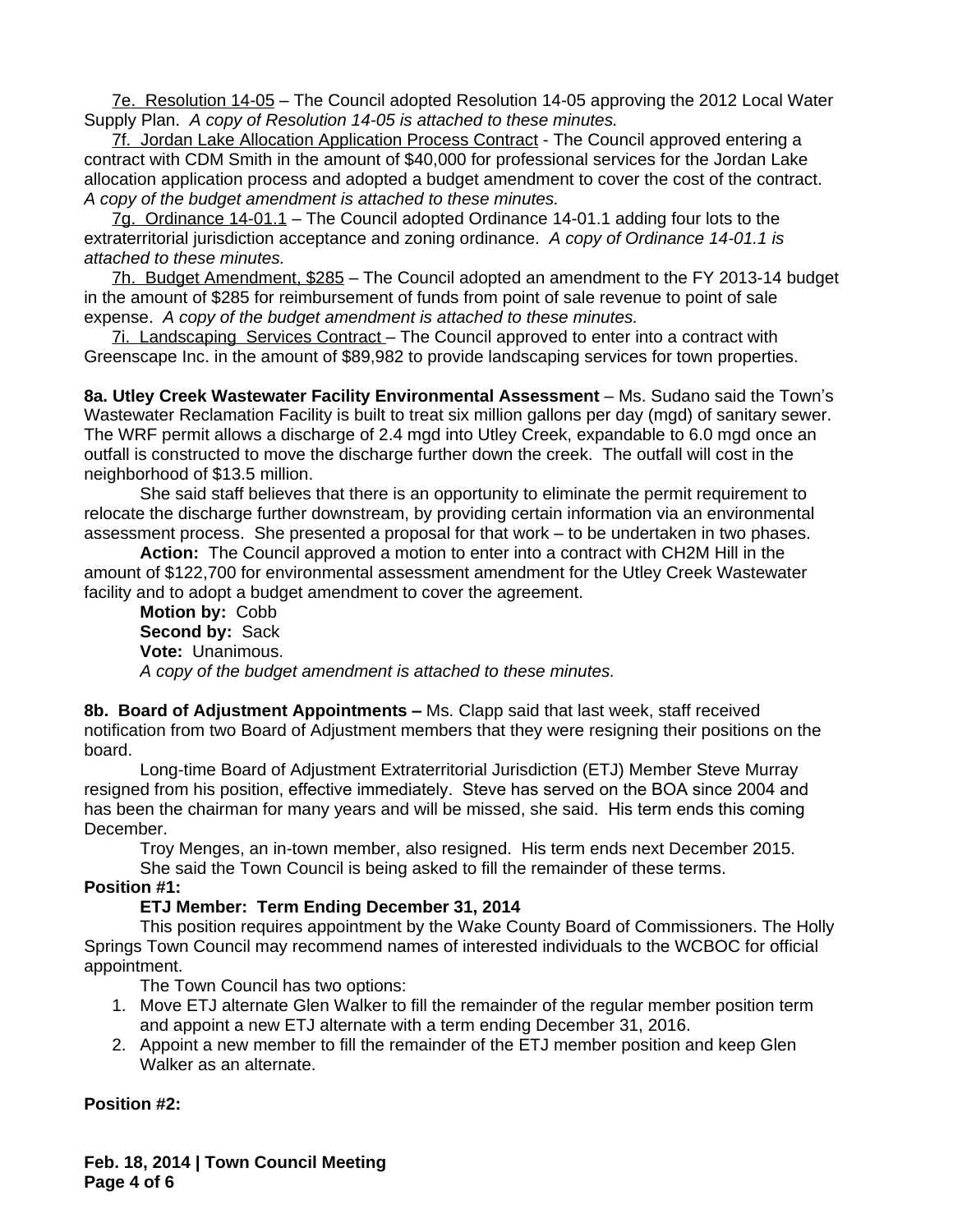# **Regular In-Town Member: Term Ending December 31, 2015**

The Town Council has two options, Ms. Clapp said:

- 1. Move a current in-Town alternate (Burton Bailey or Bill Daniels) to fill the remainder of the regular member position term and appoint a new ETJ alternate to fill the remainder of the vacated alternate position.
- 2. Appoint a new member to fill the remainder of the in-Town member position and keep the alternate members as they currently are established.

#### **Position #1: ETJ Member:**

**Action:** The Council approved a motion to recommend that the Wake County Board of Commissioners appoint Glen Walker to fill the remainder of the ETJ member position with a term ending December 31, 2014.

**Motion by:** Sack **Second by:** Dickson **Vote:** Unanimous.

**Action:** The Council approved a motion to recommend that the Wake County Board of Commissioners appoint John Stolarik Jr., 6232 Hilbert Ridge Drive, to fill the remainder of the ETJ alternate position with a term ending December 31, 2016.

**Motion by:** Dickson **Second by:** Cobb **Vote:** Unanimous.

#### **Position #2: In-Town Regular Member:**

**Action:** The Council approved a motion to appoint Burton Bailey to fill the remainder of the in-Town member position with a term ending December 31, 2015.

**Motion by:** Williams **Second by:** Sack **Vote:** Unanimous.

**Action:** The Council approved a motion to appoint Larry O'Neal to fill the remainder of the in-Town alternate position with a term ending December 31, 2015.

**Motion by:** Cobb **Second by:** Dickson **Vote:** Unanimous.

 **9. Other Business:** Councilwoman Williams noted that many citizens have talked to her about what a terrific job the public works department did in snow removal during last week's winter storm; she urged people to shop locally; and she said the cultural arts festival last weekend was a huge success.

Mayor Sears and Council members made comments about the Town's strong response to the winter storm; and he announced that Rex UNC Hospitals would be making an announcement for a new hospital in Holly Springs Wednesday morning.

**10. Manager's Report:** Mr. Simmons reported on a number of key dates and programs.

**11. Closed Session:** None.

**12. Adjournment:** There being no further business for the evening, the Feb. 18, 2014 meeting of the Holly Springs Town Council was adjourned following a motion by Councilman Sack, a second by Councilman Cobb and a unanimous vote.